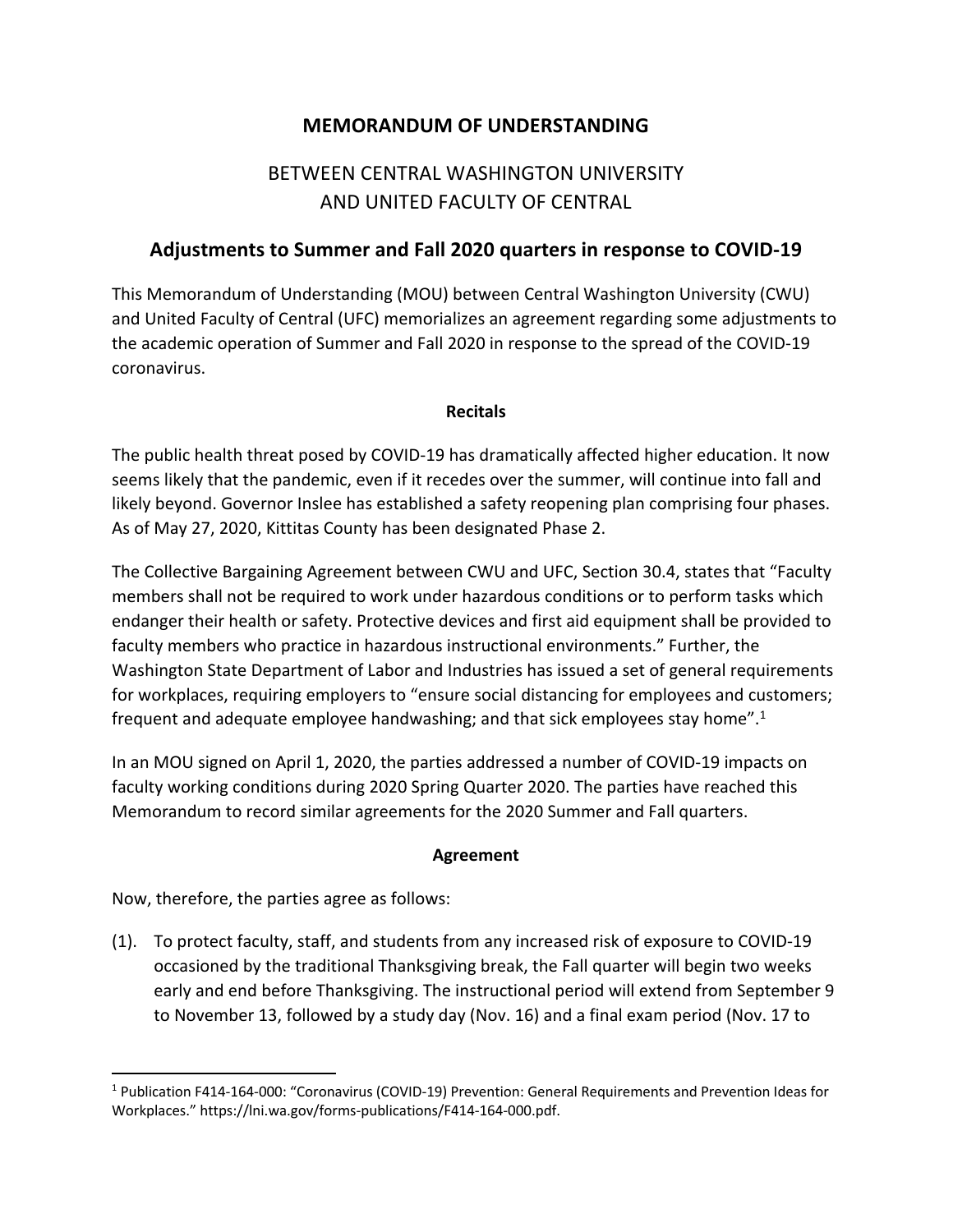Nov. 20). CWU will accordingly adjust salary pay dates (per RCW 42.16.010). Any other necessary timelines will be moved up by two weeks.

- (2). CWU will follow the guidelines from Governor Inslee and the Department of Labor and Industries, with increased sensitivity to the potential health threats posed by a student population that may include non-symptomatic but contagious people, and by faculty and staff many of whom are part of a vulnerable population. The Kittitas County Public Health Officer will be asked to approve all safety conditions for Summer and Fall quarter face-toface classes, including direction on appropriate COVID-19 testing, contact tracing, and cleaning of instructional spaces. The University will also develop protocols for reporting any confirmed case of COVID-19 in a student or employee to the Kittitas County Public Health Office, and for immediately informing students or employees who may have been in contact with the infected person.
- (3). Instructional and safety procedures will depend on Kittitas County's status in the Governor's Phases. If the county transitions from one Phase to another, the University's instructional and safety procedures will immediately conform to regulations for that transition. Should state and county officials issue other guidelines or health measures, CWU will follow all prescribed rules.
- (4). During the Summer and Fall quarters no faculty member will be required to hold classes in person. They may elect to teach their classes entirely online, and they will not suffer any repercussions or retaliation as a result of this decision. Likewise, while faculty may request that their class hold face-to-face meetings, no faculty member will be allowed to teach face-to-face if doing so contravenes state and local regulations.
- (5). The University will provide faculty who elect to teach face-to-face with a number of reusable cloth face-masks, with the number to be determined by the Kittitas County Public Health Officer's recommendations. A supply of disposable face masks will be available on campus to provide an emergency option for faculty, students, staff or visitors who arrive at campus without a useable mask, but faculty are expected to cover their own needs with the inventory of reusable masks supplied to them for that purpose.
- (6). Faculty members will be required to observe social distancing protocols. They will also be required to wear a face-mask or other appropriate protective gear in face-to-face classes, and in situations in which social distancing protocols cannot be followed. Faculty who refuse to meet these requirements may be subject to progressive disciplinary procedures.
- (7). Students will also be required to wear a cloth face-mask while in class as well as to observe social distancing protocols. Faculty members will list face-mask wearing as a requirement in their syllabi, and shall be formally empowered to have removed from the classroom any student who is unwilling to meet these requirements—unless the student